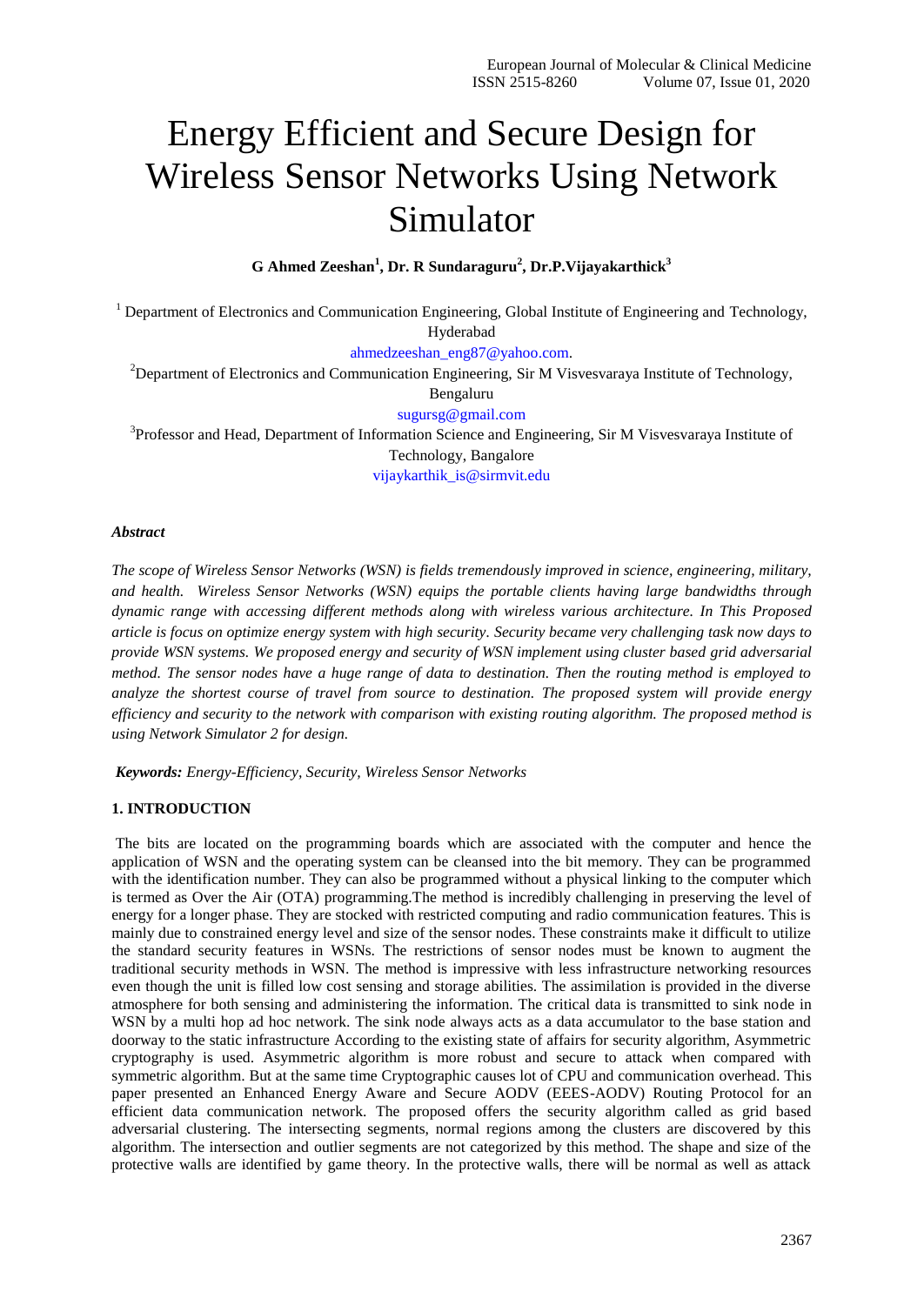objects. The error occurs when the normal regions gets mixed with the attacking objects. Hence the adversarial clustering method gives correlation to security.

## **2. LITERATURE SURVEY**

To advance the security, the information is extended at considerable cost. When the level of security is high the consumption of energy is also high because of the cryptographic primitives. The level of security can be classified into different levels based on the cost of the energy [1]. Bidoki et al (2018) proposed the approach called as "Energy Aware Sleep Scheduling Technique" [7]. The information is sent from the sensor node to aggregator node through wireless sensor networks. The difficulty is discovering the route of the sensed node and the data that is conveyed to the sink node would be higher and thus the consumption of energy becomes low. The sleep scheduling mechanism is utilized in MAC layer to remove the excessive communication among the sensor and aggregator. Ben Arbi et al (2017) introduced a new technique called "Self-Exiting Threshold Autoregressive Technique". This method helps to minimize the amount od packets that are sent from sensor to sink node and the energy employed can be minimized [8]. The data minimization is also evolved to emphasize this trouble by forecasting at the sink and the source node for attaining the calculated value. The broadcasting value is required only when the sensed parameter value is different from the projected value. The projected value is dependent on the sensed value. In particular, the high-end entropy systems such as electric engine are challenging to construct and estimate the values in the system. Panda M (2015) implemented a "Data Security in Wireless Sensor Networks vis AES algorithm". This method is to offer data confidentiality. It is based on AES symmetric key encryption [9]. The method uses the same key for encipherment and decipherment. The algorithm is executed, and it is comprised of 10 rounds which help to provide more security.

Sekhar et al (2012) initiated a method called "Security on wireless sensor networks with public key techniques". The approach involves the feature of public key cryptography". The user communicates with the base station by encryption algorithm [10]. The user communication with the sensor nodes can be performed only with the help of private key. Since the method uses asymmetric encryption, it offers security to the network.

## **3. EXISTING SYSTEM**

The energy consumption is a major problem in wireless sensor networks. The sensor nodes have a huge range of data to destination. Then the routing method is employed to analyze the shortest course of travel from source to destination. But the protocol must ensure accuracy, solidity, easiness, and optimality. The method is Dijkstra's algorithm [2]. The focus of this approach is to obtain the shortest path to reach its destination which minimizes the energy consumption in the network. The routing algorithm is Dijkstra"s algorithm. The method tries to find the shortest path from source to destination. The source node is termed as"s" and destination is "d". This is given on the directed graph said to be G. Here,

 $|G| \rightarrow$ total nodes in the graph

D (d)  $\rightarrow$  entire weight from source to destination

Cost (u, d)  $\rightarrow$  routing cost from u to d

 $N \rightarrow$  vertices in G

But the implementation of this algorithm seems to be complex. Because the protocol needs global state data. Each node's cost and protocol are visible to others which end in extending the routing table. The small change will cause a major error in the routing table. Hence the consumption of energy is more, and energy efficiency is reduced. The proposed system will provide energy efficiency and security to the network.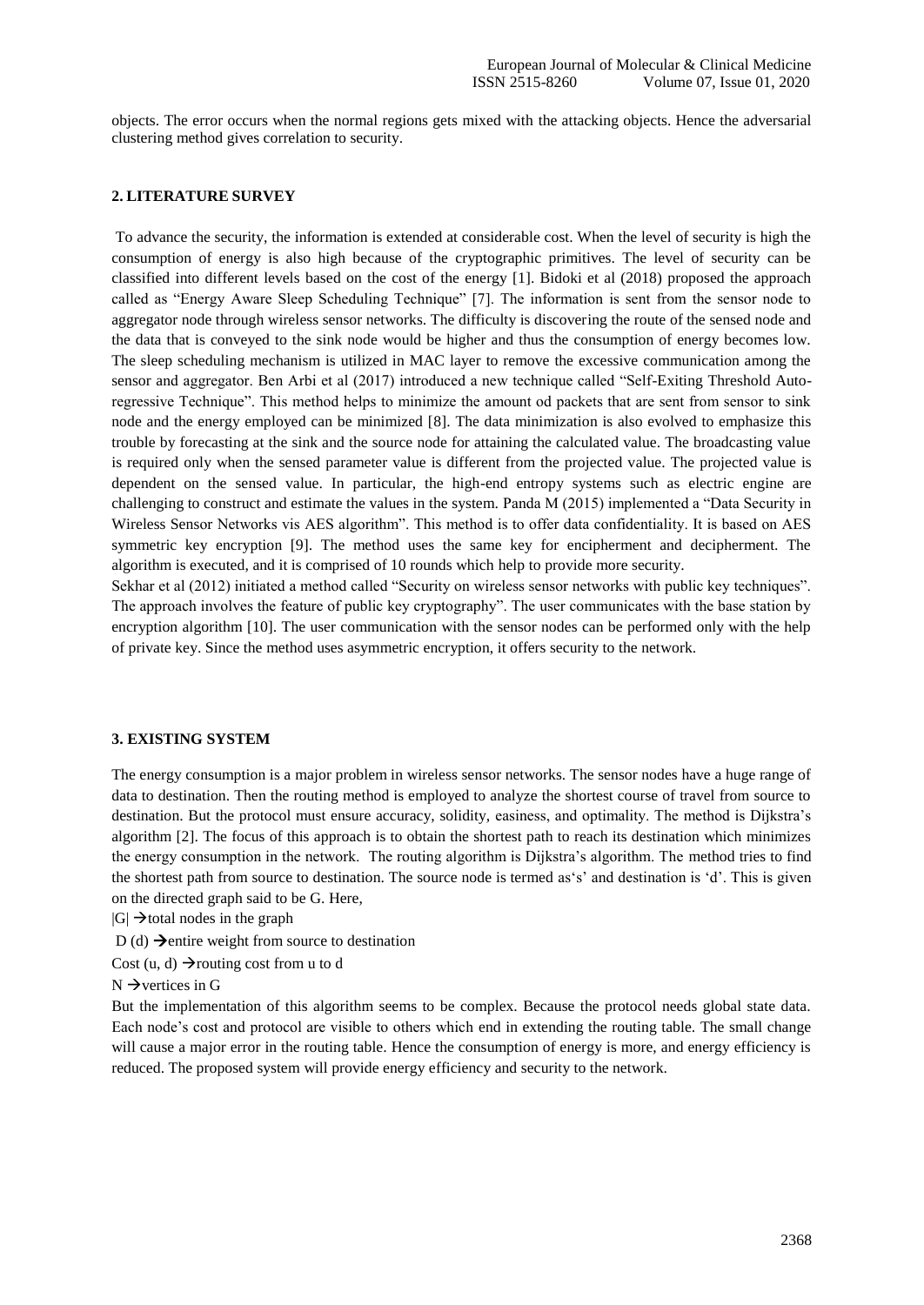#### **4. PROPOSED SYSTEM**

### **GRID BASED ADVERSARIAL CLUSTERING**

The security can be upgraded by clustering method called as "grid based adversarial clustering". The algorithm employs a Gaussian kernel classifier to find the probability values for unlabeled instances. There are two types of instances: a) labeled instance and b) unlabeled instances. But this method holds only for unlabeled instances [5]. The nodes will be assigned with pre-specified weights. Again, the density of the data points is re-computed using the pre-specified weights. In the first step, the method will group this data points into 4 categories like normal sub clusters, abnormal sub clusters, unlabeled sub clusters and unlabeled outliers. Here, the weight"s choice may influence the normal and abnormal segments. Here, the labeled instances are not utilized here. The nodes are simply arranged into unlabeled clusters and outliers. In the third step, the method will connect the unlabeled, abnormal, and normal clusters obtained from the second step which has only the nodes that are unlabeled. From this point, the normal as well as abnormal segments that belong to one cluster are identified.

In the initialization phase, the weight w is chosen for re-assigning the weight to the unlabeled nodes. The value of w may have more influence on the normal segments. The algorithm is as follows:

Step 1: Cell Creation – For each point Pi the range is split into minimum and maximum. It is divided into did sections.  $I = 1$ , r. The 'r' is q dimensional cell with its neighborhood radius 1 as its neighbor nodes. Step 2: Threshold: The distance threshold is calculated, and the density is calculated as:

$$
RT = \frac{mean(d(c))}{q \times coefRT}.
$$

The distance of 'c' neighbor nodes is calculated here. The distance threshold is represented as RT. The density threshold is computes as follows:

$$
DT = \frac{mean(n(c))}{\ln(N)} \times coefDT,
$$

Step 3: Weight Calculation: The data points are labeled here. The normal clusters are termed as 0"s and abnormal are given as 1"s. Then perform the function called as "merge".

Step 4: Merge 1: First step is to create the labeled instances of normal and abnormal clusters. The nodes which have been re-weighted and if the density is greater than density threshold then that node is taken as centric. The lesser densities are merged and if the distance of the point is less than RT then the remaining points are merged into another big cluster. The unmerged points are referred to as unlabeled instance.

Step 5: Merge 2: Cluster the rest of the unlabeled data points. Here the normal as well as abnormal clusters are removed. For the rest of the data points, source density is utilized. Then the unlabeled instances are merged.

Step 6; Merge 3: Consider the parameters RT, DT, and k of the source density. The unlabeled clusters and outliers are determined.

Step 7: Match: The above said unlabeled clusters are associated with the normal and abnormal clusters. Here, the normal and abnormal segments can be identified. The points in the normal segments are not labeled. If the segments are not labeled, then they are said to be distant.

Step 8: Defensive walls construction: This wall is drawn to ensure protection from attacks. It is drawn in the normal regions to stop the abnormal regions. The strategy is followed to safeguard the core segments of the normal clusters. The merge sections mentioned above are called as defensive walls. The wall construction plays a major role in this clustering part. If the defensive wall is small, the normal segments may be blocked along with the attack objects. Hence the large defensive wall must be constructed avoid choosing the attacking objects with the normal segments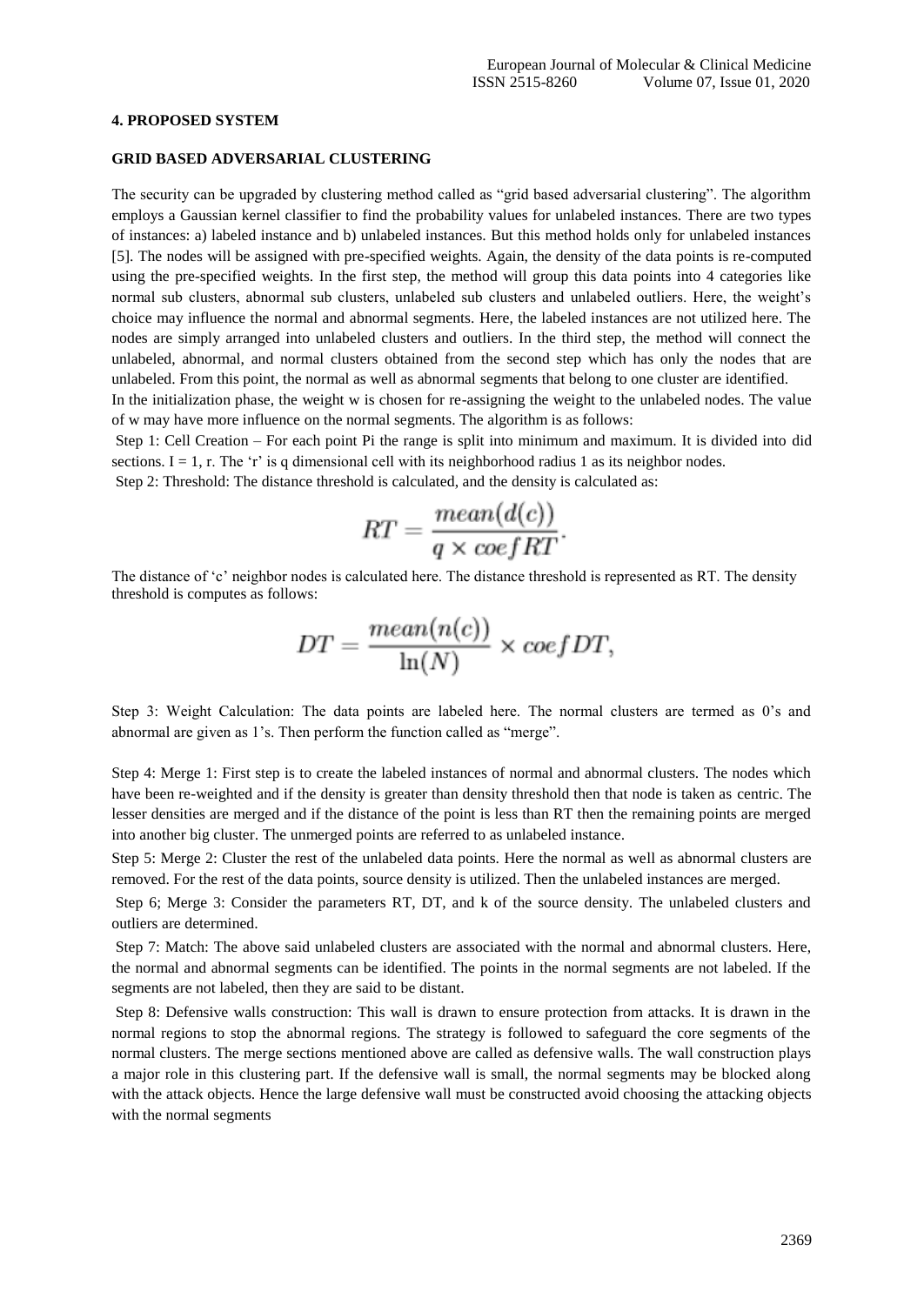# **5. RESULTS AND DISCUSSION**

The work contains two sections. The first section deals with the security and the second part deals with the energy efficiency. The security is enhanced by Grid based Adversarial Clustering (GAC). The projected work is the combination of Grid based Adversarial Clustering.

| <b>Simulation</b> | <b>Energy Efficiency (nJ)</b> |            |
|-------------------|-------------------------------|------------|
| Time (ms)         | <b>Dijkstra</b>               | <b>GAC</b> |
|                   | 100                           | 100        |
| 20                | 82.76                         | 88.61      |
| 40                | 72.10                         | 77.98      |
| 60                | 55.43                         | 62.43      |
| 80                | 49.67                         | 53.60      |

The unlabeled instances are taken, and they are merged into clusters for identifying the threat objects. Once the attacking objects are discovered, the pheromone updating by ants makes the process easier to attain the optimal path from source and destination. This helps to minimize the energy conservation and maximize the energy efficiency



| <b>Simulation</b> | <b>Packet Delivery Ratio (%)</b> |            |
|-------------------|----------------------------------|------------|
| Time (ms)         | <b>Dijkstra</b>                  | <b>GAC</b> |
|                   |                                  |            |
| 20                | 11.12                            | 18.46      |
| 40                | 28.32                            | 46.31      |
| 60                | 42.71                            | 59.41      |
| 80                | 65.62                            | 72.93      |

Next thing is packet delivery ratio. This is computed by considering the total amount of users passed from source to destination. Since the defensive wall construction is large, the attacking objects can be identified easily and the attacker less regions is determined.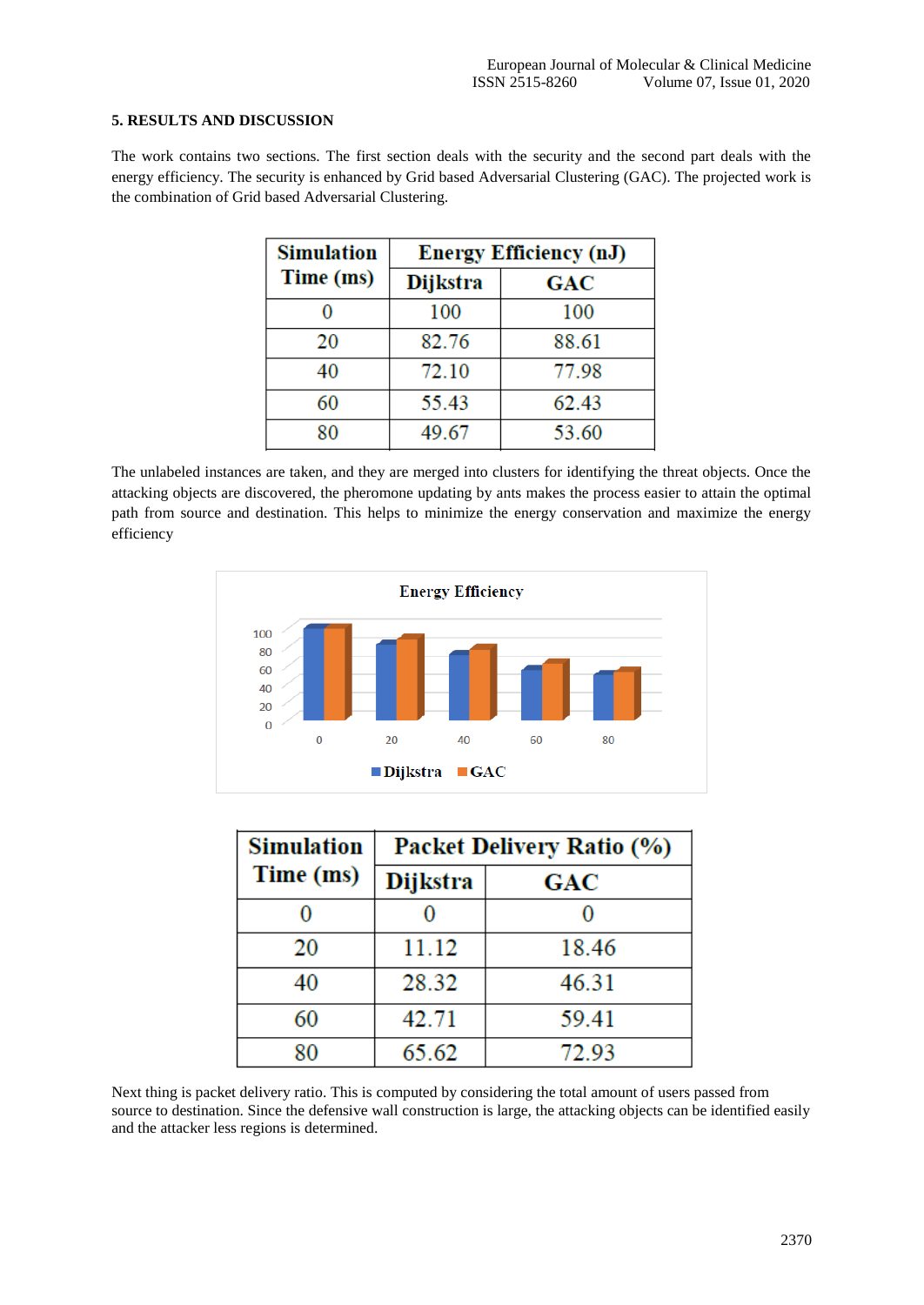

# **6. CONCLUSION**

The proposed work provides the platform for energy efficiency framework for WSN architecture using Network Simulator (NS2). The framework is focused on energy management model and security. The security is implemented by grid based adversarial clustering. This security algorithm must be comprised of large number of labeled instances. This clustering concept can discover the region to protect the normal objects from the attacking segments. Three types of merge operations are employed in this method. And the defensive wall is constructed to provide more security. Once the attacking objects are identified, ants can pass from source to destination to obtain the food. This is done by ant colony optimization. The shortest route of travel can be obtained by allowing the ants to flow in the normal objects" direction. Once the food is found, the ant deposits the pheromone in the path while returning. This serves the map directing path for rest of the ants. This methodology will reduce the energy consumption and improve the security as well as energy efficiency of the network

#### **REFERENCES**

[1]Selman (2019), "An adaptive intelligent alarm system for wireless sensor network", Indonesian Journal of Electrical Engineering and Computer Science, Volume: 15, Pages: 138 – 143.

[2] Ajar Magray, Mudasir Younis, Chitaranjansharma (2019), "Wireless Sensor Networks Based on Shortest Path Algorithms", International Journal of Advanced Scientific Research and Management, Volume 4 Issue 1, Jan 2019. International Journal of Advanced Science and Technology Vol. 29, No. 3, (2020), pp. 11750 - 11759 [3] Zou, Z., Qian, Y (2019), "Wireless sensor network routing method based on improved ant colony algorithm", Journal of Ambient Intelligence and Human Computing **10,** 991–998 (2019). https://doi.org/10.1007/s12652-018-0751-1.

[4] Mohamed Elhoseny, Ahmed Farouk, Nanrun Zhou, Ming-Ming Wang, Soliman Abdalla, and JosepBatle (2017),"Dynamic multi-hop clustering in a wireless sensor network: Performance improvement", Wireless Personal Communications, pages 1–21.

[5] Wutao Wei, Bowei Xi, Murat Kantarcioglu (2018), "AdversarialClustering: AGridBasedClusteringAlgorithmAgainstActiveAdversaries", arXiv:1804.04780v1 [stat.ML] 13 Apr 2018.

[6] Liu, A., Ren, J., Li, X., Chen, Z. & Shen, X (2012),"Design principles and improvement of cost function based energy aware routing algorithms for wireless sensor networks" Computer Networks, 56, 1951-1967.

[7] Bidoki, N. H., Baghdadabad, M. B., Sukthankar, G., & Turgut, D. (2018),"Joint value of information and energy aware sleep scheduling in wireless sensor networks: A linear programming approach", IEEE International Conference on Communications, 2018May, 1–6. doi: 10.1109/ICC.2018.8422392.

[8] Ben Arbi, I., Derbel, F., &Strakosch, F. (2017),"Forecasting methods to reduce energy consumption in WSN", I2MTC 2017 – 2017, IEEE International Instrumentation and Measurement Technology Conference, Proceedings, 0–5. doi: 10.1109/I2MTC .2017.7969960.

[9] Panda, M. Data security in wireless sensor networks via AES algorithm (2015), "Intelligent Systems and Control (ISCO)", 2015 IEEE 9th International Conference on. 2015. IEEE.